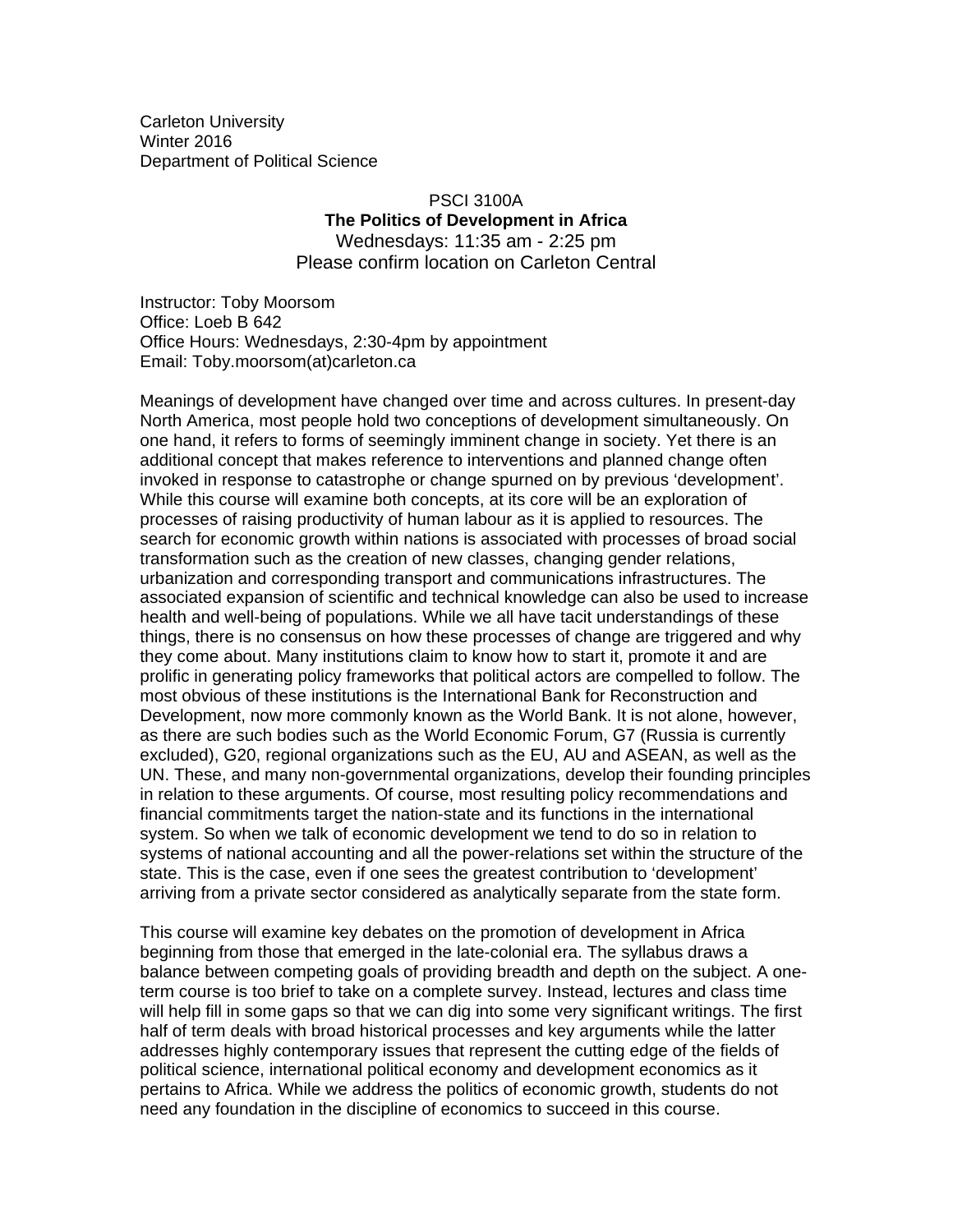We will engage with gender politics as well as issues such as ethnicity, subaltern histories, children's and labour rights, conservationism, ecological and environmental history with an integrative approach. That is to say we will not be devoting separate weeks to these subjects, which are important in their own right. They will, however, be regularly discussed. Many of the readings are challenging, and as an upper-level class we assume students have covered necessary background. Nevertheless, any enthusiastic student who can read is capable of succeeding in the course.

Some key questions we will examine are:

- Why have African countries had low growth rates for most of their post-colonial history?
- Why have African countries remained marginal in their levels of world trade?
- Do some forms of economic growth have greater developmental capacities than others?
- What kinds of ruling classes exist in African countries today and do they contribute to or hinder efforts at development?
- What were the main achievements of post-colonial developmental states in Africa fail, and why did they so often fail?
- What are the lasting impacts of colonialism on African countries and how might they be addressed by future generations?
- Is there a relationship between liberal democracy and economic development?
- Do international organizations aid or obstruct development in Africa?
- Do international relations aid or obstruct development?
- Do recent changes in the global political economy offer greater developmental possibilities for African countries (i.e. the BRICS)?
- What impacts do regional wars and humanitarian crisis have on the economies of African countries?

# **Course Objectives**

Upon completing this course, students can expect to have gained:

- Some awareness of broad historical shifts in the geo-political economy of Africa over the past 200 years and the regional tendencies within them
- A critical knowledge of dominant economic growth models from the late colonial period to the present
- Knowledge of the social context and political basis of anti-colonial struggles in Africa.
- Awareness of debates on the nature of the African state over the past 50 years.
- Knowledge of competing theories of imperialism and underdevelopment as they relate to Africa.
- Historical and contemporary perspectives on the impact of international aid and development assistance on African countries.
- A comprehension of key challenges facing states in Africa amidst current shifts in the global political economy.
- Deeper understanding of contemporary (and potentially seismic) shifts in international political economy and their impact on African states.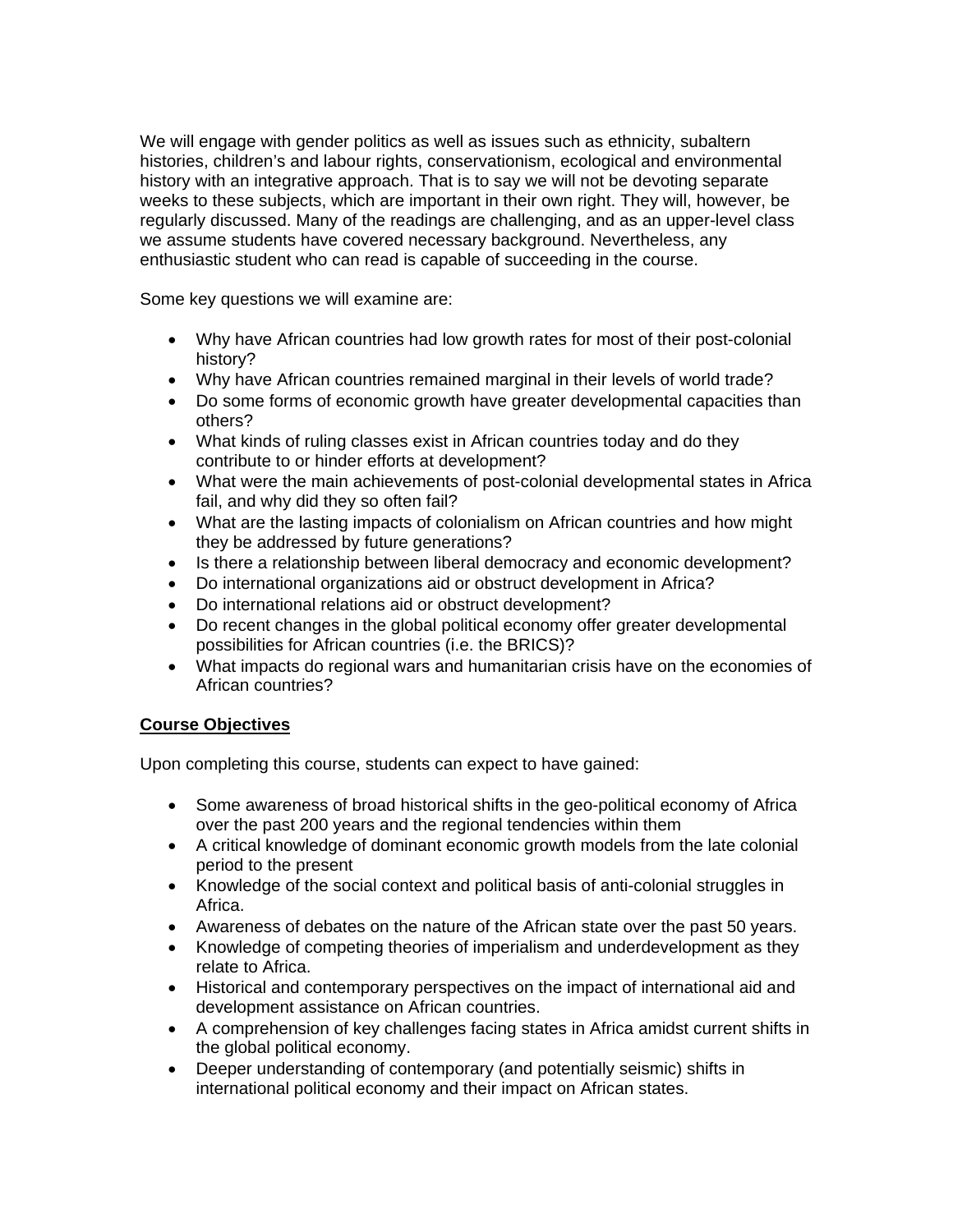- An ability to critically engage in debate on issues of immediate relevance on matters of 'land-grabbing', economic and development policies pertaining to a range of social issues.
- Familiarity with specialized discourses on development economics

#### **Texts:**

Copies of all bound texts will be on 4-hour reserve at MacOdrum Journal articles and book chapters will be available via ARES and library electronic subscriptions.

**Required texts** (available at Octopus Books):

Frantz Fanon (1959) *The Wretched of the Earth,* Grove Press ISBN 9780802150837, 08021-50837

Morten Jerven, (2015) Africa: Why Economists Get It Wrong, Zed ISBN: 9781783601325

## **Supplemental:**

Crawford Young, *The Postcolonial State in Africa*, Madison: University of Wisconsin Press, 9780299291440

This will be available at Octopus Books, and in MacOdrum on 4-hour reserve. Although it is not essential for completing the course, it provides concise historical background and an authoritative overview of major analytical tools that political scientists have used to make sense of the African state since independence.

Walter Rodney's, *How Europe Underdeveloped Africa* is not currently available in print. Some inexpensive copies are still available on Amazon. Chapter 1 will be available on ARES, though you will have to access additional chapters via reserve (only chapters 1 and 6 are assigned, though the significance of the book makes it worth a complete reading on your own time).

#### On the translations of Fanon:

There are different versions available with limitations and advantages of each. For a discussion on the translations see Nigel C. Gibson, (2007) "Relative Opacity: A New Translation of Fanon's Wretched of the Earth\*Mission Betrayed or Fulfilled?" *Social Identities,* Vol. 13, No. 1, January, pp. 69-95

A pdf of the most recent Philcox translation is available

online:http://warriorpublications.files.wordpress.com/2013/01/wretched-of-the-earthfrantz-fanon.pdf

I recommend that students avoid reading the preface (by J.P. Sartre or H.K. Bhabha) before we discuss the chapters in class as they can be misleading.

#### **Additional recommended text for background:**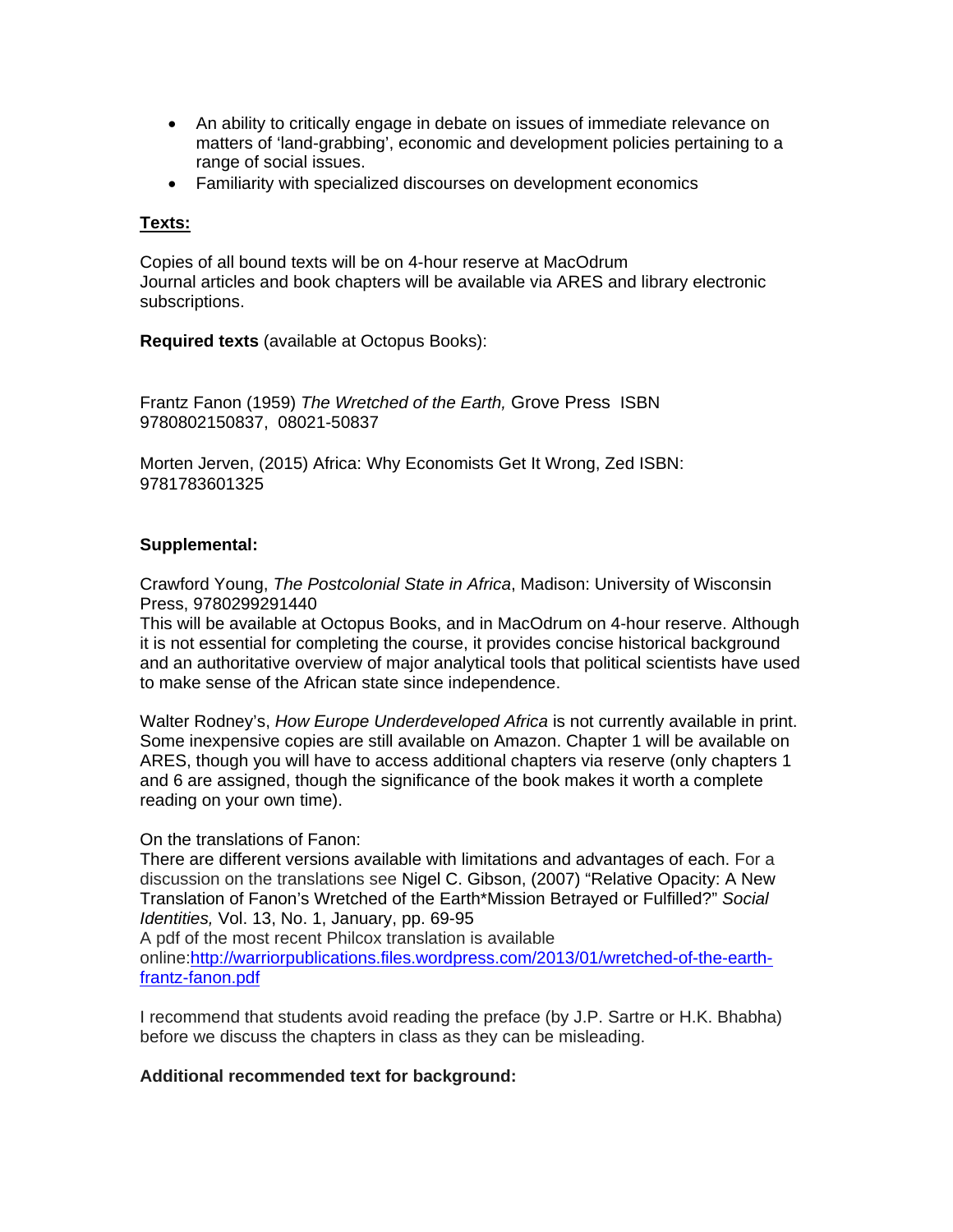John Illife (2007) *The Africans: The History of a Continent,* Cambridge: Cambridge

Frederick Cooper (2002) *Africa Since 1940: The Past of the Present,* Cambridge University Press ISBN 0-521-77600-7 \$29.95 Octopus Books

# **A Comment on Readings:**

I expect students to read 50-60 pages a week. Some weeks the listed readings will total more. You are not expected to read it all, but you are encouraged to examine the broader selection and try to pull the arguments out in a quick skim. In some weeks we engage with World Bank reports. While they may be 200 pages long, the arguments are summarized and you can selectively read key sections. I will devote a lot of time examining direct text and prefer students read closely (with a dictionary), even if it means reading less. I will give advice on what to focus on in upcoming readings as the course progresses.

# **Evaluation:**

Reading reviews (4x5% 2 before winter break, 2 after): 20% In-class presentation: 15% Post-Presentation Extended Review paper: 20% Participation: 20% Final Exam (in exam schedule): 25%

# **Reading Reviews:**

Students may choose to review the readings from any weeks (to a total of 4). However, two must come before the Winter break and two must come after. The reviews of the assigned readings should begin with a brief summary of the main argument(s) made by the author(s). They should also include your critical commentary on the readings. Remember: "critical" commentary includes highlighting both strengths and weaknesses. The reviews must be no more than one page in length; longer reviews will not be accepted. Reviews must be submitted no later than the beginning of the class in which the readings are to be discussed; reviews of readings that have already been discussed in class will not be accepted. To receive a grade for this component of the course, students must hand in all four reviews, i.e. if you hand in three or fewer reviews your grade on this component will be zero.

# **In-Class Presentation:**

At the beginning of the term I will provide a supplementary list of monographs (booklength academic studies) for weeks 7-11. They each examine aspects of development theory in view of particular case histories. Students will choose one of these monographs and provide an extended review in light of; 1) the other supplementary books assigned for that week and, 2) the course content. This will be done in two steps. First, students will discuss the monograph as part of a group presentation (in groups of roughly 4). Students assigned to the other books in that week are expected to get together outside of class time to discuss themes from the books and consider them in relation to each other. Therefore, you are to teach each other about the sources and then collectively plan a strategy for teaching the class about them all. The class presentation should take 20-30 minutes (no more). Following the presentation the rest of us will then have an opportunity to ask you further questions about the books and you are expected to be somewhat of an 'expert' on them. The intention is to animate the debates with recourse to analysis of actual cases. It will also allow us to get a broader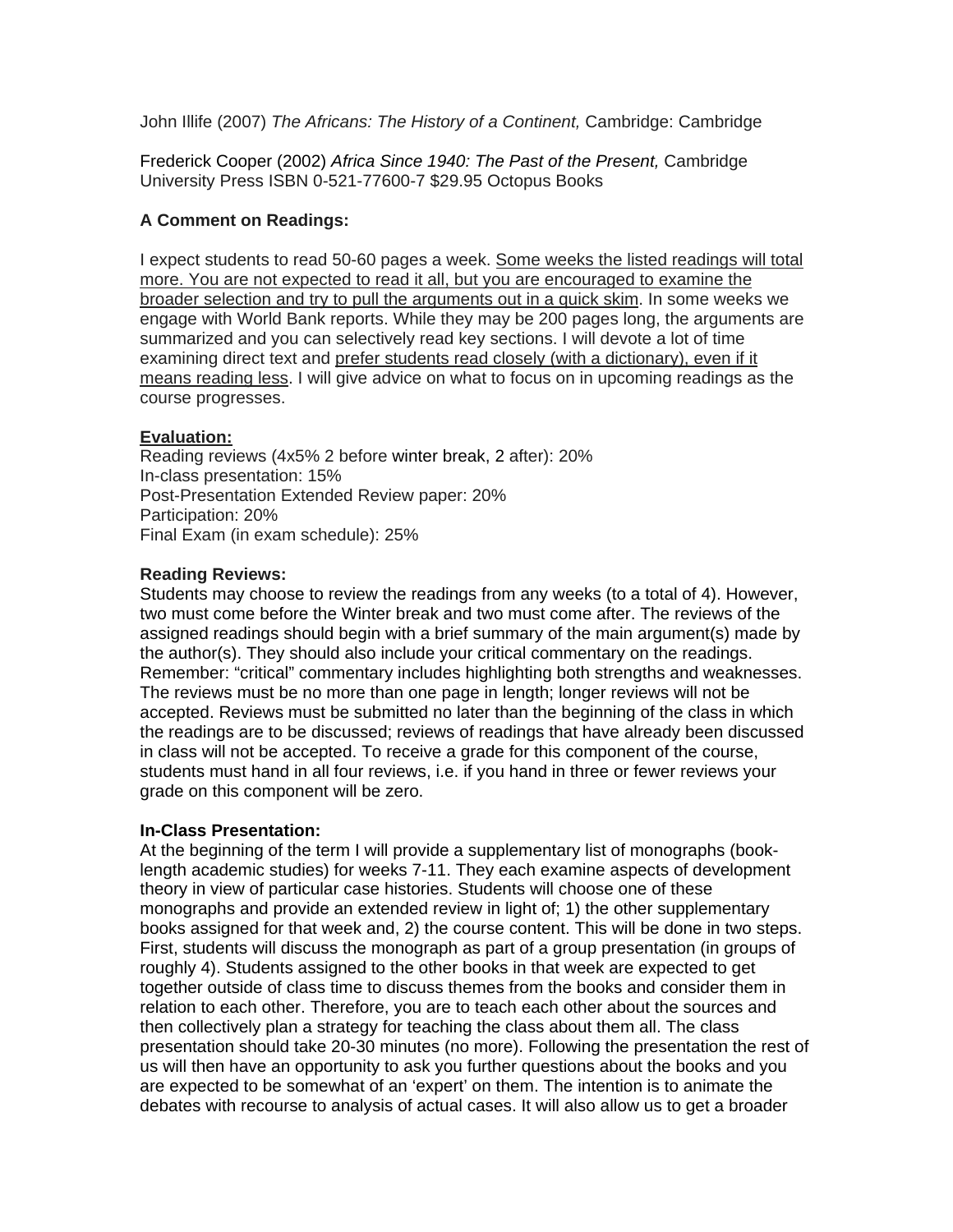survey of the literature. Students will be graded for work as a group and for their individual contribution (and I will poll students for their feedback on how others functioned in the group).

#### **Post-Presentation Extended Review Paper**

Exactly one week after the group presentation students will submit a paper that reviews their chosen monograph, compares it with the other additional sources for that week, and discusses its relevance in relation to other readings from the syllabus. You are expected to answer the question: "what relevance does the work have in relation to development theory and how can it be instructive for future development policy creation?"

# **Participation**

Participation represents a significant portion of the grade. Participation means coming to class having read the materials and paying attention during class time. It also means asking questions or making helpful, informed comments. Inaccurate comments can be helpful if they help further discussion or a line of inquiry being encouraged (I will often poll students for thoughts and opinions, including asking them to make informed guesses). Students should also be considerate of other students in the class, and in some instances refrain from talking too much so that others can step in. Silence is ok at times. More timid students can get grades by appearing attentive, although I expect all people to make efforts to speak up. I do not see teaching as a process of filling empty vessels with information. I believe students learn by engaging with material, making efforts to communicate their understanding and revise positions through dialogue. As a student in this course I expect you to take responsibility for your own education and I commit to aiding you in the process through a variety of engaging methods.

In this class we will spend time examining parts of the texts (especially in weeks 1-6). I understand that many read from their computers, however, I highly recommend printing relevant sections. I expect students to have copies of texts with them when they come to class (ideally in hard copy).

Some weeks I will take attendance for my records, and others I will not. It is understandable that some weeks students are sick or overloaded with deadlines. I expect you to communicate with me over these matters and take the initiative to catch up (at the very least, but making arrangements with another student willing to share grades).

# **Exam**

If students have kept up with the readings and taken effective notes and summaries, then the exam should not be intimidating. It will consist of two questions to be answered in essay format. Students will be allowed to bring some notes into the exam (based on criteria to be determined before the last week of class).

# **Technology: phones, computers and tablets**

# **THIS CLASS IS SUBJECT TO A PARTIAL LAPTOP/PHONE/TABLET BAN.**

As this is a seminar class the priority is on listening and engaging with the ideas and with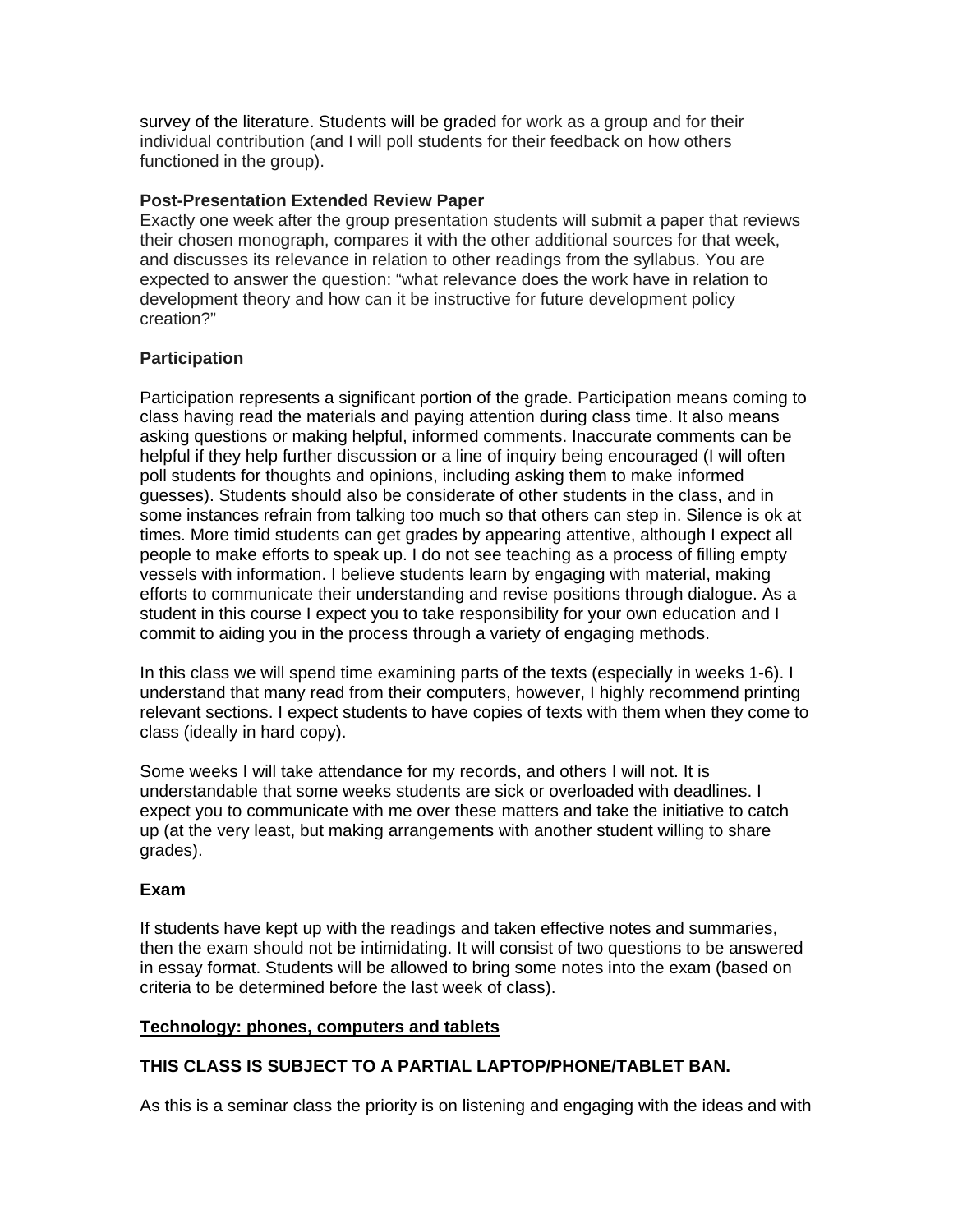others. It has been my experience that electronic devises are an impediment to this and my position is strongly supported by research. If one has approval from the Paul Menton Centre they may use a laptop for note-taking. Otherwise, they are not allowed, except for the purpose of classroom presentation.

Computers are now essential for academic participation. Nevertheless, they are most often unhelpful in the classroom. Recent studies based out of McMaster and York University<sup>1</sup> add to a growing body of research suggesting that using computers during lectures lowers grades *and* lowers those of classmates. The most important issue is that multi-tasking or divided attention reduces the quality and quantity of information stored. When you multi-task on a devise visible to others it also distracts them from the content of the lecture or discussion. Students who take notes with laptops generally learn less than those who use a pen.

On lecturing and the need to learn build attention span: link

I hope that students will come to appreciate the time to concentrate in our classroom without distraction.

I WILL NOT PROVIDE NOTES for those who miss classes. If you miss a class, it is your responsibility to find out what happened in your absence.

## **Lateness policy**

2% deduction per day. Exceptions are granted with evidence from a doctor, Carleton counseling services, or in cases where a serious family emergency can be proven.

# **Grading Policy**

I intend to return assignments 2 weeks after they are submitted. There are some instances where scheduling makes this impossible, such as when there are holidays or reading week.

#### **Academic Integrity:**

 

When you write papers, it is expected that you will make use of other people's ideas, but they must be referenced. It is not acceptable to do this without referencing them. It is even less acceptable to take full sentences, paragraphs, or more from books/articles/the Internet and pass them off as your own. Departures from academic integrity also include the use of unauthorized materials, facilitation, forgery and falsification, unapproved and undeclared collaboration and are antithetical to the development of an academic community at Carleton. Given the seriousness of these matters, actions which contravene the regulation on academic integrity carry sanctions that can range from a warning or the loss of grades on an assignment to the failure of a course to a requirement to withdraw from the university. Ignorance of the rules and regulations is not an excuse. Please familiarize yourself with the University guidelines on this:

http://www1.carleton.ca/studentaffairs/academic-integrity/

 $1$  Sana, Faria, Tina Weston and Nicholas Cepeda (2013) "Laptop multitasking hinders classroom learning for both users and nearby peers", in *Computers and Education*, 62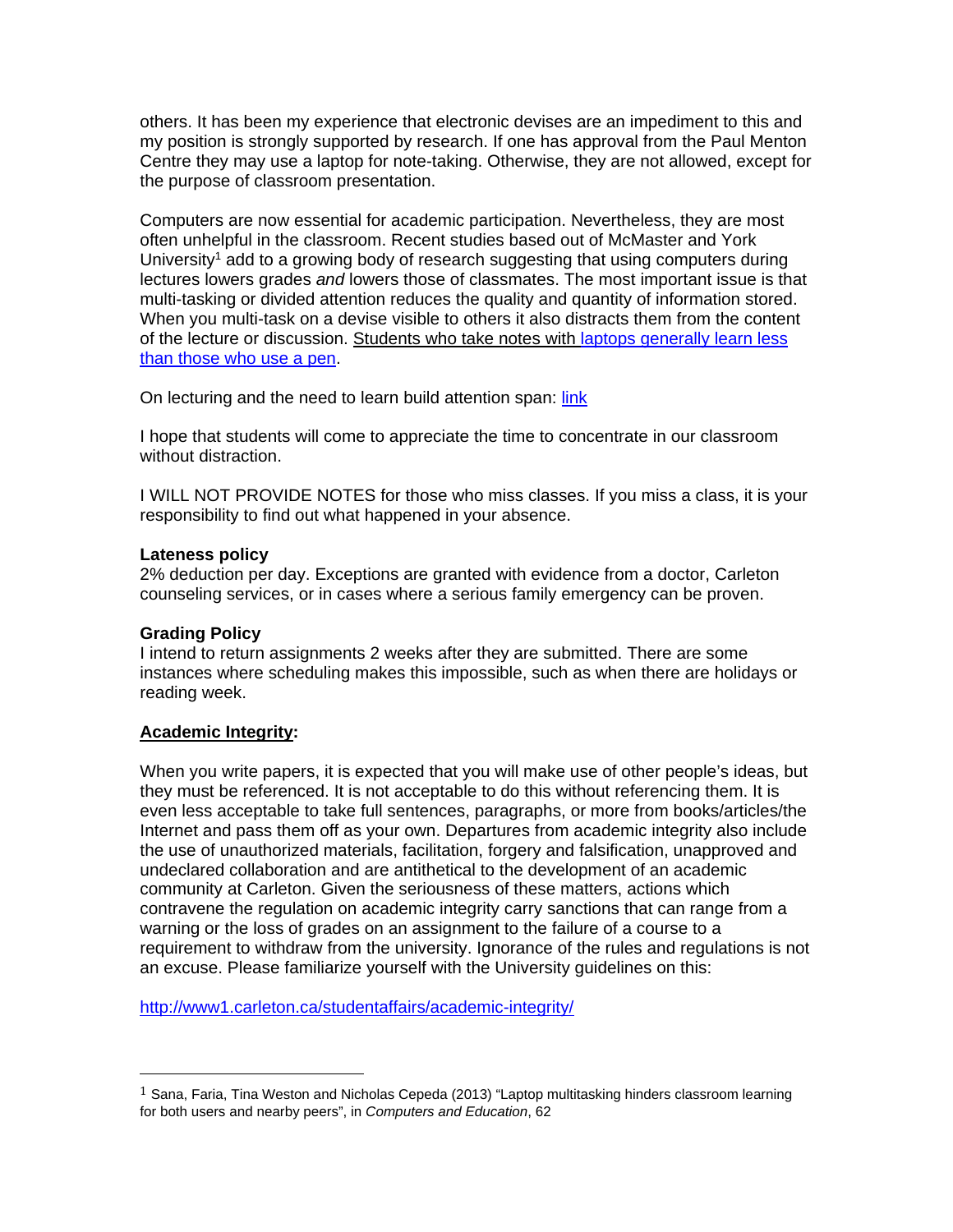With the proliferation of internet content some students have a difficult time understanding what constitutes scholarly material. Academic journals, university and scholarly publishers have editorial boards of distinguished scholars and rely on peerreview means of evaluating works published. Some websites and blogs incorporate some of these practices for more accessible electronic formats, usually for more immediate scholarly analysis – rather than for the publication of original research. Journalistic publication has additional value in our own research, but it must be critically evaluated by students when they rely on it. Beyond this, everything on the internet should be critically assessed (i.e. who is producing it and for what purposes? How are they producing it, is it referenced and supported by academic sources?). Google searches DO NOT CONSITUTE academic research. Google alters its algorithm based on commercial targeting of identifying information from your IP address.

# **Rights, Responsibilities and Accessibility**

I take the principles within the university Human Rights Policy very seriously, making a commitment to the values of equal opportunity, equity and social justice. I expect to maintain a learning environment that recognizes the value of diversity in both thought and character of students. I also believe the university is a place where we can act to prevent or remedy discrimination or harassment on the basis of race, gender, sexual orientation, age, disability, ancestry, place of origin, colour, ethnic origin, citizenship, creed, marital status, family status, receipt of public assistance or record of offence. I acknowledge differing people have differing learning patterns and that some will require special accommodations to ensure accessibility. Please do contact me as early as possible if you have any requests and feel free to discuss any related matters with me throughout the term.

For all issues related to human rights and Equity please see:

http://www2.carleton.ca/equity/human-rights/policy/

Students with (dis)Abilities are encouraged to familiarize themselves with the resources available at Carleton: www.careleton.ca/pmc

Student Mental Health Framework: www.carleton.ca/studentsupport.student-mendalhealth-framework

# **Course Outline:**

# **Week 1: Introduction, January 6, 2016**

Binyavanga Wainaina, 'How to Write about Africa,' Granta 92, (2005): http://www.granta.com/Archive/92/How-to-Write-about-Africa/Page-1

Stefan Andreasson (2006) "Orientalism and African Development Studies: the 'reductive repetition' motif in theories of African Underdevelopment" *Third World Quarterly,* 26:6, 971-986,

# **Week 2: Legacies of Colonialism, January 13**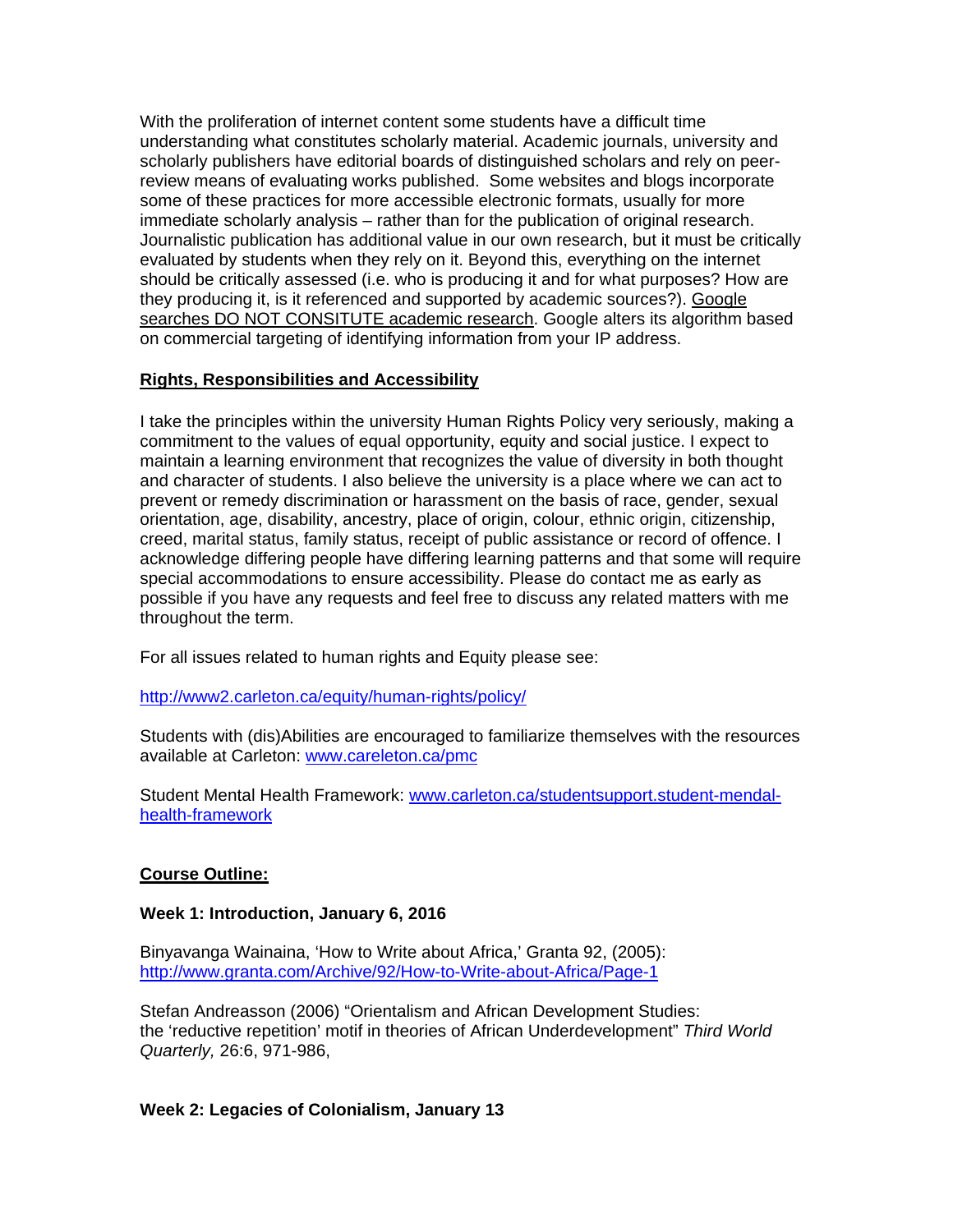Walter Rodney (1972) *How Europe Underdeveloped Africa*, Ch. 1, pp. 3-29.

Amilcar Cabral, "Weapon of Theory" and "Tell no lies" (very short)

M.R. Koutonin, "14 African Countries Forced by France to Pay Colonial Tax For the Benefits of Slavery and Colonization" *Silicon Africa*, Jan 28, 2014 http://www.siliconafrica.com/france-colonial-tax/

## **Week 3: Modernization, January 20**

Arthur Lewis (1954) *Economic Development with Unlimited Supplies of Labour* (50pp)

## **Additional/of Interest:**

W. Rostow (1960) *Stages of Economic Growth: a Non-Communist Manifesto* S.M. Lipsett (1959) "Some Social Requisites of Democracy: Economic Development and Political Legitimacy," American Political Science Review, 53(1), March, pp. 69-105. S. Huntington, "Political Development and Political Decay," World Politics, 17(3), April 1965, pp. 386-430.

Paul T. Zeleza, 'Colonial Developmentalism' in his Manufacturing African Studies and Crises (Dakar: CODESRIA 1997), pp. 218 – 240.

## **Week 4: Underdevelopment, January 27**

G. Arrighi, "Labour Supplies in Historical Perspective: A Study of the Proletarianization of the African Peasantry in Rhodesia", *Journal of Development Studies* 

Frantz Fanon, The Wretched of the Earth, Chapter 4 "On National Culture"

\* Note that we will be reading Fanon in REVERSE, for a reason.

#### **Additional/of Interest**

Samir Amin (1972), 'Underdevelopment and Dependence in Black Africa-Origins and Contemporary Forms', *The Journal of Modern African Studies*, Vol. 10, No. 4 (Dec., 1972), pp. 503-524.

A.G. Frank, "The Development of Underdevelopment," in R.I. Rhodes (ed.), *Imperialism and Underdevelopment*, 1970, Ch. 1, pp. 4-17.

I. Wallerstein (1976), 'The three stages of African involvement in the world economy', in P. Gutkind & I. Wallerstein (eds), The Political Economy of Contemporary Africa, pp. 30- 57. HC800.P65 1985 4th floor

# **Week 5: The Anti-Colonial Challenge, February 3**

Frantz Fanon, *The Wretched of the Earth*, Chapter 3: "The Pitfalls of National Consciousness"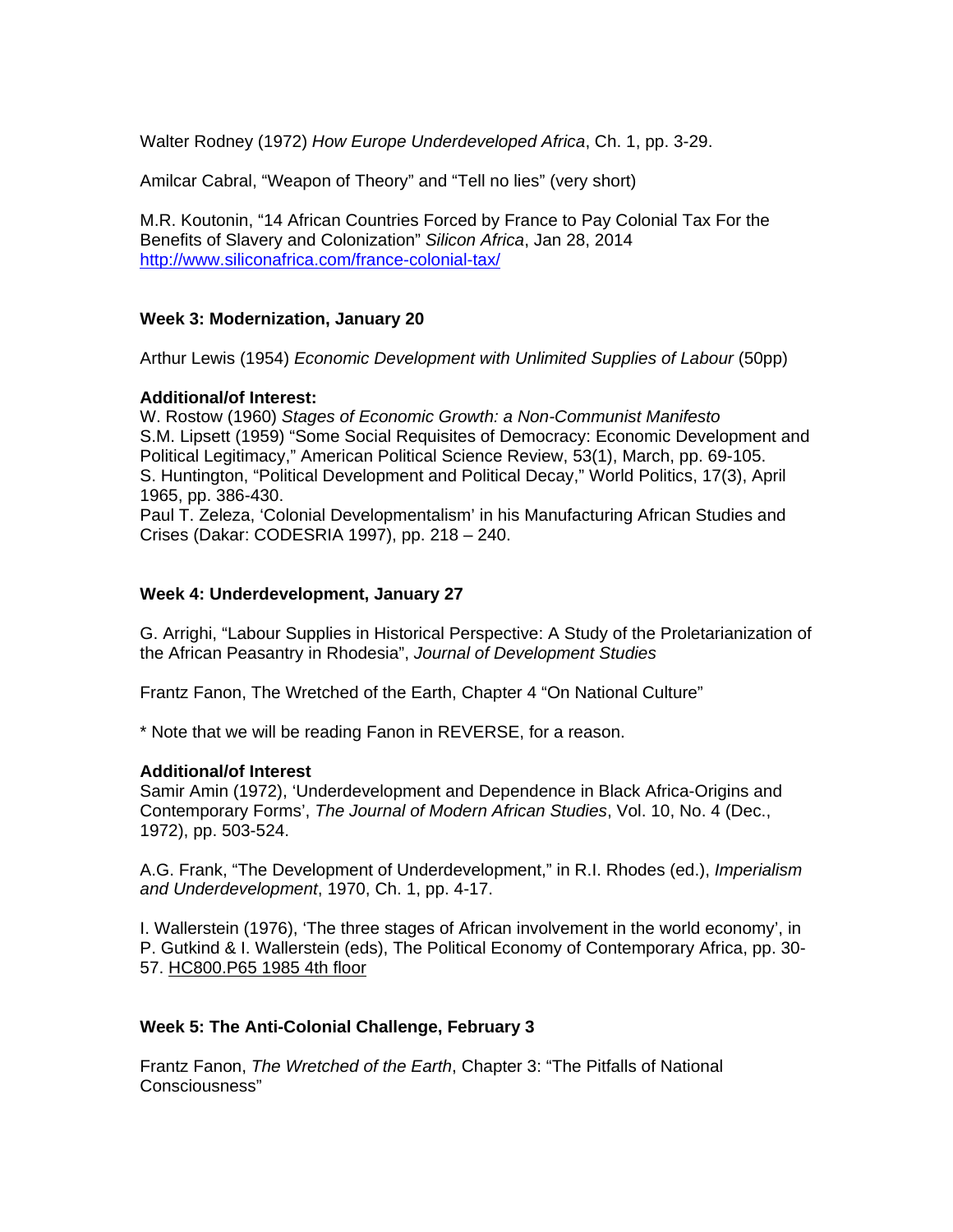Helpful discussion on the challenges of the translations:

Nigel C. Gibson, (2007) "Relative Opacity: A New Translation of Fanon's Wretched of the Earth\*Mission Betrayed or Fulfilled?" *Social Identities,* Vol. 13, No. 1, January, pp. 69-95

# **Week 6: The Anti-Colonial Challenge, cont. February 10**

Frantz Fanon, *The Wretched of the Earth*, Chapter 2, and Chapter 1

# **Week 7: READING WEEK, February 15-19**

## **Week 8: Developmentalism and Decline, February 24**

World Bank (1981), *Accelerated Development in Sub-Saharan Africa: An Agenda for Action,* aka: "the Berg report" Ch 1, 5 and 9

Thandika Mkandawire, 'Thinking about Developmental States in Africa,' Cambridge, Journal of Economics 25, no. 3 (2001), pp. 289 – 313

\* Bill Freund (2010) "The Social Context of African Economic Growth, 1960-2008", in Padayachee (ed) *The Political Economy of Africa*, London: Routledge, 39-59 (this can be read over the following week)

#### **Additional/of interest**

Crawford Young (2012) *The Postcolonial State in Africa* Chapter 3

Frederick Cooper, 'Development and Disappointment: Social and Economic Change in an Unequal World, 1945-2000' Chapter 5 in his Africa Since 1940: the Past and the Present (Cambridge: Cambridge University Press, 2002), pp. 91-132

# **Week 9: Structural Adjustment and Democracy, March 2**

Achille Mbembe, *On the Post-Colony*, Intro and Ch. 2

Bill Freund (2010) "The Social Context of African Economic Growth, 1960-2008", in Padayachee (ed) *The Political Economy of Africa*, London: Routledge, 39-59

# **Week 10: Do African States have "Anti-growth Syndromes"? March 9**

Morten Jerven, (2015) Africa: Why Economists Get It Wrong, p1-45

#### **Additional/of Interest**

R.H. Bates, *When Things Fell Apart: State Failure in Late-Century Africa* (2008) JC328.7 .B38 2008, Floor 4 Books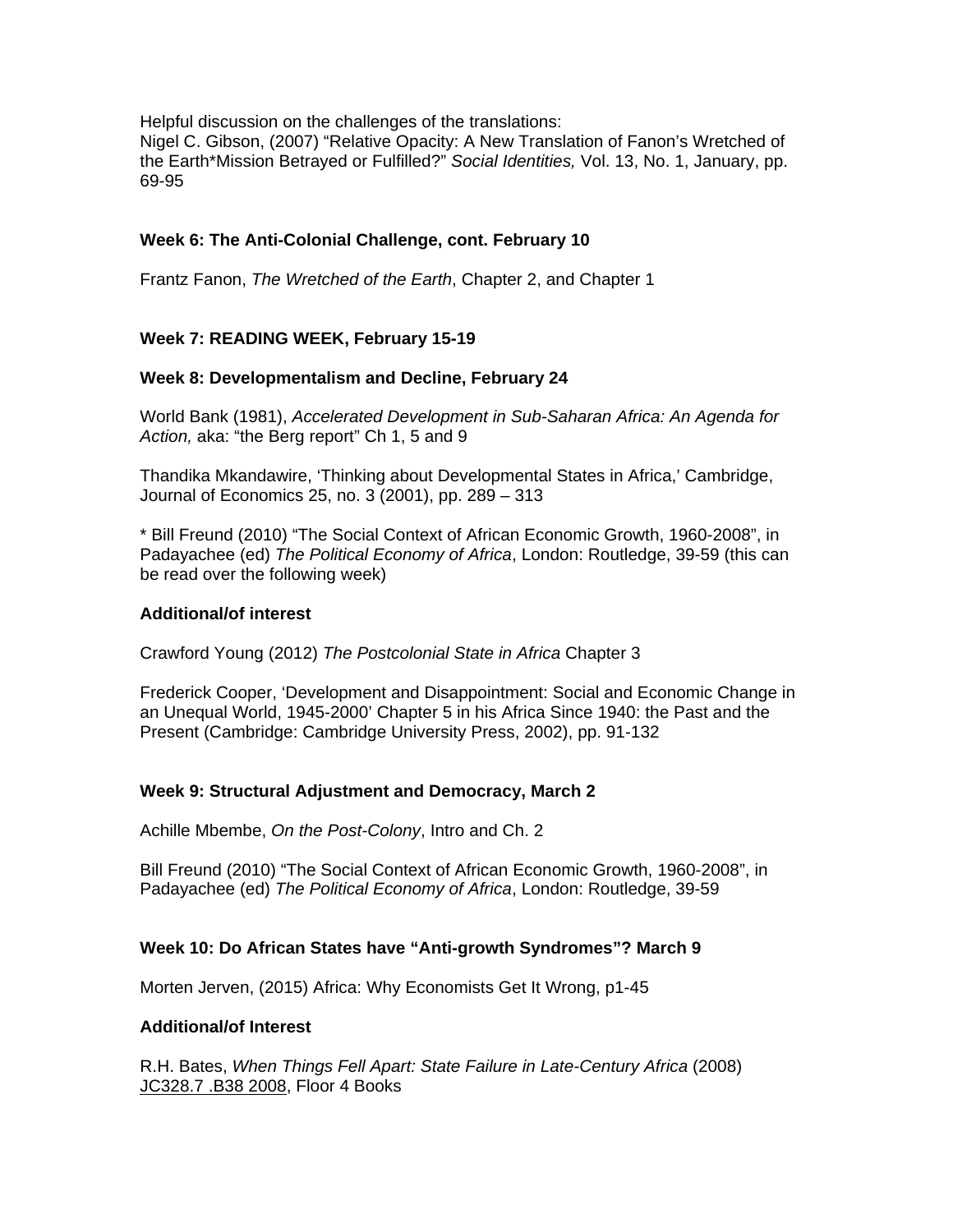Anne Pitcher, Mary H. Moran, and Michael Johnston (2009) *'*Rethinking Patrimonialism and Neopatrimonialism in Africa', *African Studies Review*, Volume 52, Number 1 pp. 125–56.

## **Week 11: Do African States have "Anti-growth Syndromes"? part 2 March 16**

Morten Jerven, (2015) Africa: Why Economists Get It Wrong, ISBN: 9781783601325, Chapters 2-4 plus conclusion

# **Week 12: "Africa Rising" March 23**

Kingsley Chiedu Moghalu (2014) Emerging Africa" How the Global Economy's 'Last Frontier' Can Prosper and Matter. Penguin, Ch 1,2 and 3

## **Additional/ of interest:**

Toby Leon Moorsom (2011) Is Africa Rising or Flailing?, Pambazuka, http://www.pambazuka.net/en/category/features/76251 R.I. Rotberg, Africa Emerges, 2013, Ch. 9, pp. 151-172. I. Taylor, "The Growth of China in Africa," in J.W. Harbeson and D. Rothchild (eds.), Africa in World Politics, 5th ed., 2013, Ch. 13, pp. 283-309. J.E. Davies, "Washington's Growth and Opportunity Act or Beijing's 'Overarching Brilliance': Will African Government's Choose Neither?" Third World Quarterly, 32(6), July 2011, pp. 1147-1163.

# **Week 13: The BRICS and "Africa Rising", March 30**

Patrick Bond, Chapter 1: "BRICS and the Sub-Imperial Location", in Patrick Bond and Ana Garcia (2015) *BRICS: An Anti-capitalist Critique,* P. 15-25

Amisi, Bond, Kamidza, Maguwu and Peek, Chapter 7 "BRICS Corporate Snapshots During African Extractivism" in Patrick Bond and Ana Garcia (2015) *BRICS: An Anti-capitalist Critique,* 97-116

Timothy M. Shaw (2014) African agency? Africa, South Africa and the BRICS*, International Politics* Vol. 52, 2, 255–268

# **Additional/ of interest:**

Toby Leon Moorsom (2011) Is Africa Rising or Flailing?, Pambazuka, http://www.pambazuka.net/en/category/features/76251

R.I. Rotberg, Africa Emerges, 2013, Ch. 9, pp. 151-172.

I. Taylor, "The Growth of China in Africa," in J.W. Harbeson and D. Rothchild (eds.), Africa in World Politics, 5th ed., 2013, Ch. 13, pp. 283-309.

J.E. Davies, "Washington's Growth and Opportunity Act or Beijing's 'Overarching Brilliance': Will African Government's Choose Neither?" Third World Quarterly, 32(6), July 2011, pp. 1147-1163.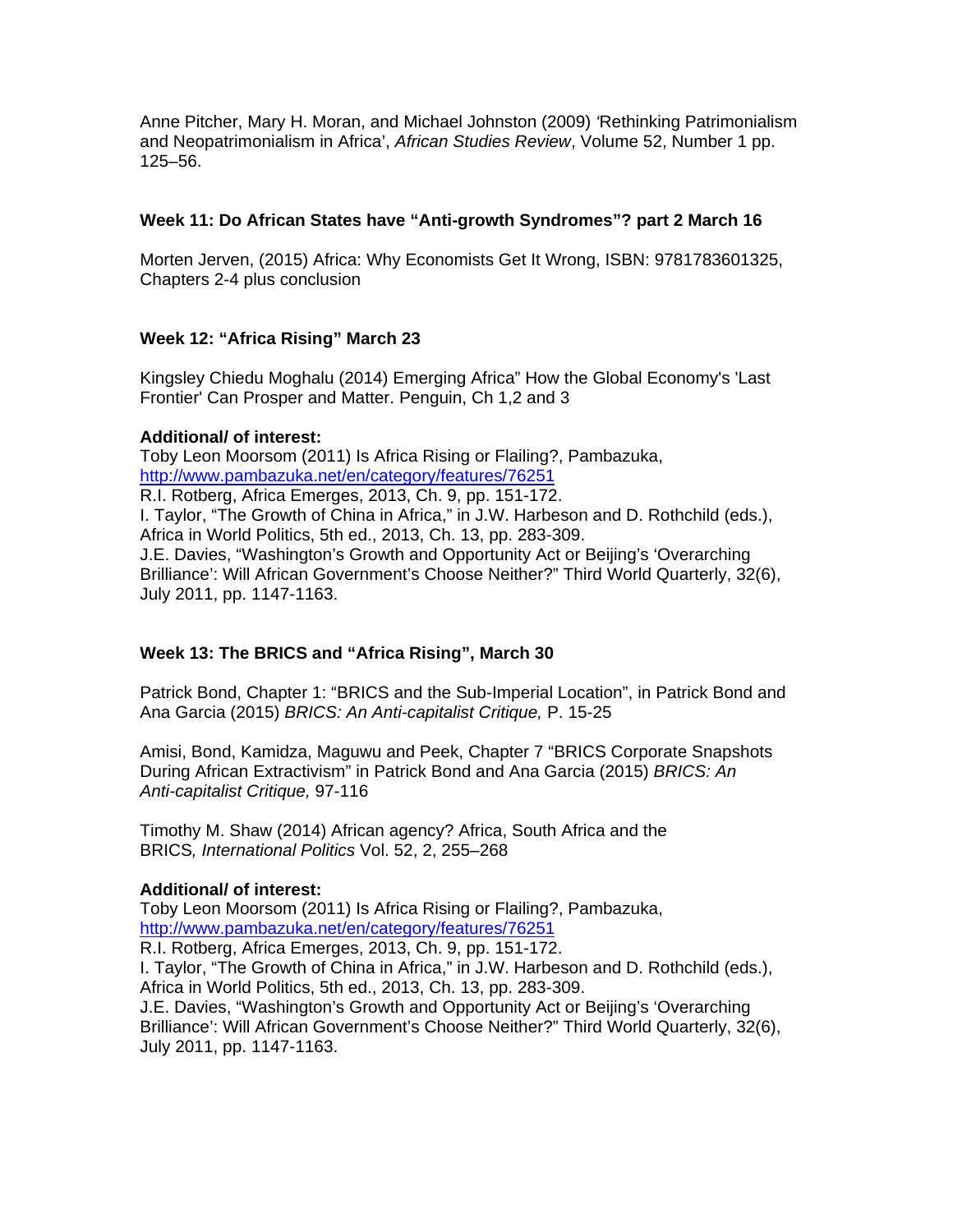## **Week 14: 'Accumulation by Dispossession' and the Biopolitics of the 'Next Green Revolution', April 6**

Paul Collier and Stefan Dercon (2009) African Agriculture in 50 Years: Smallholders in a Rapidly Changing World, working paper

Carol Thompson (2014) Philanthrocapitalism: Appropriation of Africa's Genetic Wealth, *Review of African Political Economy*, Vol. 41, No. 141, 389–405

Deborah Fahy Bryceson (2009) Sub-Saharan Africa's Vanishing Peasantries and the Specter of a Global Food Crisis, *Monthly Review*; Jul/Aug; 61, 3

#### **Academic Accommodations**

The Paul Menton Centre for Students with Disabilities (PMC) provides services to students with Learning Disabilities (LD), psychiatric/mental health disabilities, Attention Deficit Hyperactivity Disorder (ADHD), Autism Spectrum Disorders (ASD), chronic medical conditions, and impairments in mobility, hearing, and vision. If you have a disability requiring academic accommodations in this course, please contact PMC at 613-520-6608 or pmc@carleton.ca for a formal evaluation. If you are already registered with the PMC, contact your PMC coordinator to send me your *Letter of Accommodation* at the beginning of the term, and no later than two weeks before the first in-class scheduled test or exam requiring accommodation (*if applicable*). After requesting accommodation from PMC, meet with me to ensure accommodation arrangements are made. Please consult the PMC website for the deadline to request accommodations for the formally-scheduled exam (*if applicable*).

**For Religious Observance:** Students requesting accommodation for religious observances should apply in writing to their instructor for alternate dates and/or means of satisfying academic requirements. Such requests should be made during the first two weeks of class, or as soon as possible after the need for accommodation is known to exist, but no later than two weeks before the compulsory academic event. Accommodation is to be worked out directly and on an individual basis between the student and the instructor(s) involved. Instructors will make accommodations in a way that avoids academic disadvantage to the student. Instructors and students may contact an Equity Services Advisor for assistance (www.carleton.ca/equity).

**For Pregnancy:** Pregnant students requiring academic accommodations are encouraged to contact an Equity Advisor in Equity Services to complete a *letter of accommodation*. Then, make an appointment to discuss your needs with the instructor at least two weeks prior to the first academic event in which it is anticipated the accommodation will be required.

**Plagiarism:** The University Senate defines plagiarism as "presenting, whether intentional or not, the ideas, expression of ideas or work of others as one's own." This can include: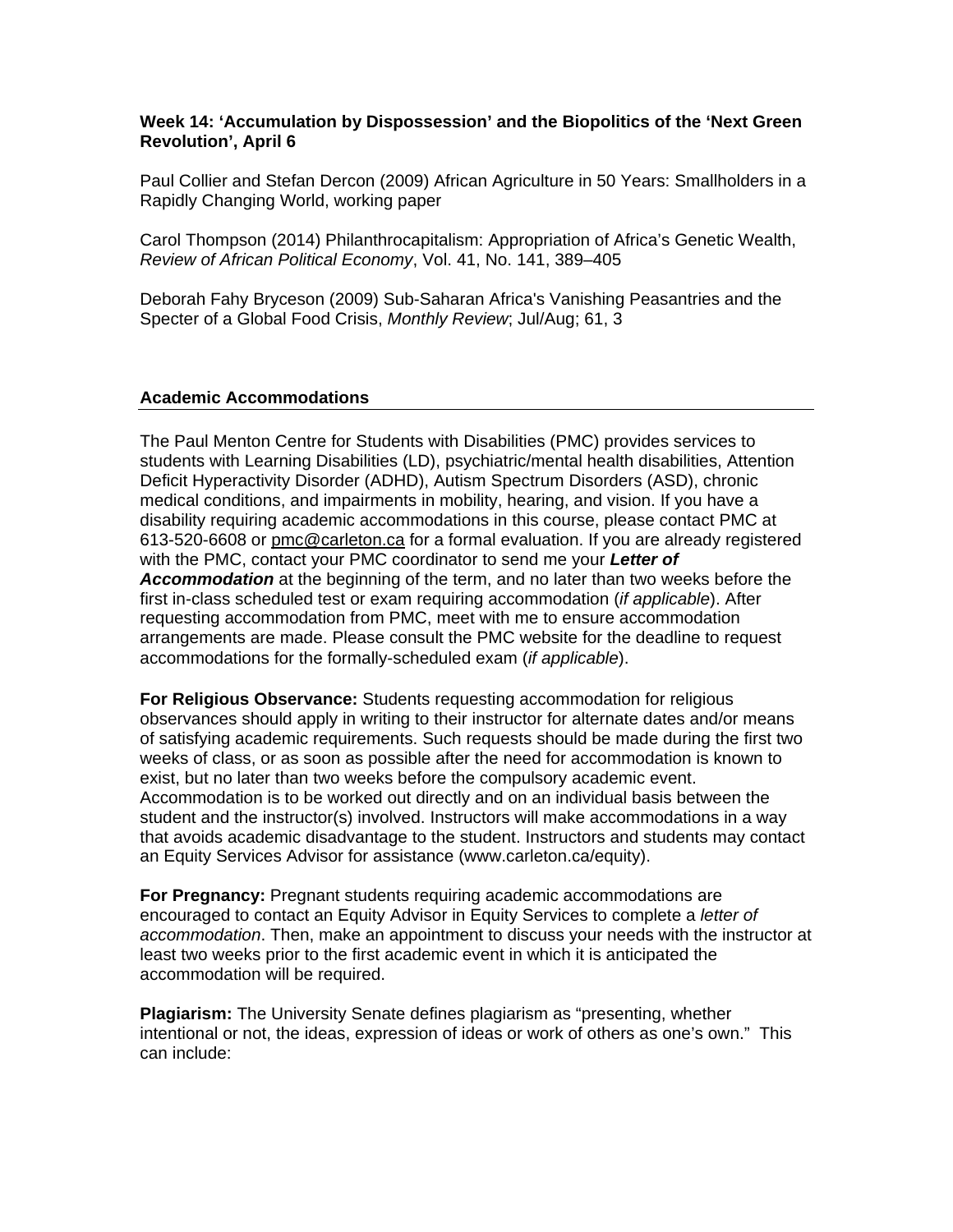- reproducing or paraphrasing portions of someone else's published or unpublished material, regardless of the source, and presenting these as one's own without proper citation or reference to the original source;
- submitting a take-home examination, essay, laboratory report or other assignment written, in whole or in part, by someone else;
- using ideas or direct, verbatim quotations, or paraphrased material, concepts, or ideas without appropriate acknowledgment in any academic assignment;
- using another's data or research findings;
- failing to acknowledge sources through the use of proper citations when using another's works and/or failing to use quotation marks;
- handing in "substantially the same piece of work for academic credit more than once without prior written permission of the course instructor in which the submission occurs.

Plagiarism is a serious offence which cannot be resolved directly with the course's instructor. The Associate Deans of the Faculty conduct a rigorous investigation, including an interview with the student, when an instructor suspects a piece of work has been plagiarized. Penalties are not trivial. They may include a mark of zero for the plagiarized work or a final grade of "F" for the course.

**Submission and Return of Term Work:** Papers must be submitted directly to the instructor according to the instructions in the course outline and will not be date-stamped in the departmental office. Late assignments may be submitted to the drop box in the corridor outside B640 Loeb. Assignments will be retrieved every business day at **4 p.m.**, stamped with that day's date, and then distributed to the instructor. For essays not returned in class please attach a **stamped, self-addressed envelope** if you wish to have your assignment returned by mail. Final exams are intended solely for the purpose of evaluation and will not be returned.

**Grading:** Standing in a course is determined by the course instructor, subject to the approval of the faculty Dean. Final standing in courses will be shown by alphabetical grades. The system of grades used, with corresponding grade points is:

| Percentage | Letter grade | 12-point scale Percentage |       | Letter grade | 12-point scale |
|------------|--------------|---------------------------|-------|--------------|----------------|
| 90-100     | A+           | 12                        | 67-69 | ◡+           |                |
| 85-89      |              | 11                        | 63-66 |              |                |
| 80-84      | А-           | 10                        | 60-62 |              |                |
| 77-79      | B+           |                           | 57-59 | D+           |                |
| 73-76      |              |                           | 53-56 |              |                |
| 70-72      | в-           |                           | 50-52 | D-           |                |

**Approval of final grades:** Standing in a course is determined by the course instructor subject to the approval of the Faculty Dean. This means that grades submitted by an instructor may be subject to revision. No grades are final until they have been approved by the Dean.

**Carleton E-mail Accounts:** All email communication to students from the Department of Political Science will be via official Carleton university e-mail accounts and/or cuLearn. As important course and University information is distributed this way, it is the student's responsibility to monitor their Carleton and cuLearn accounts.